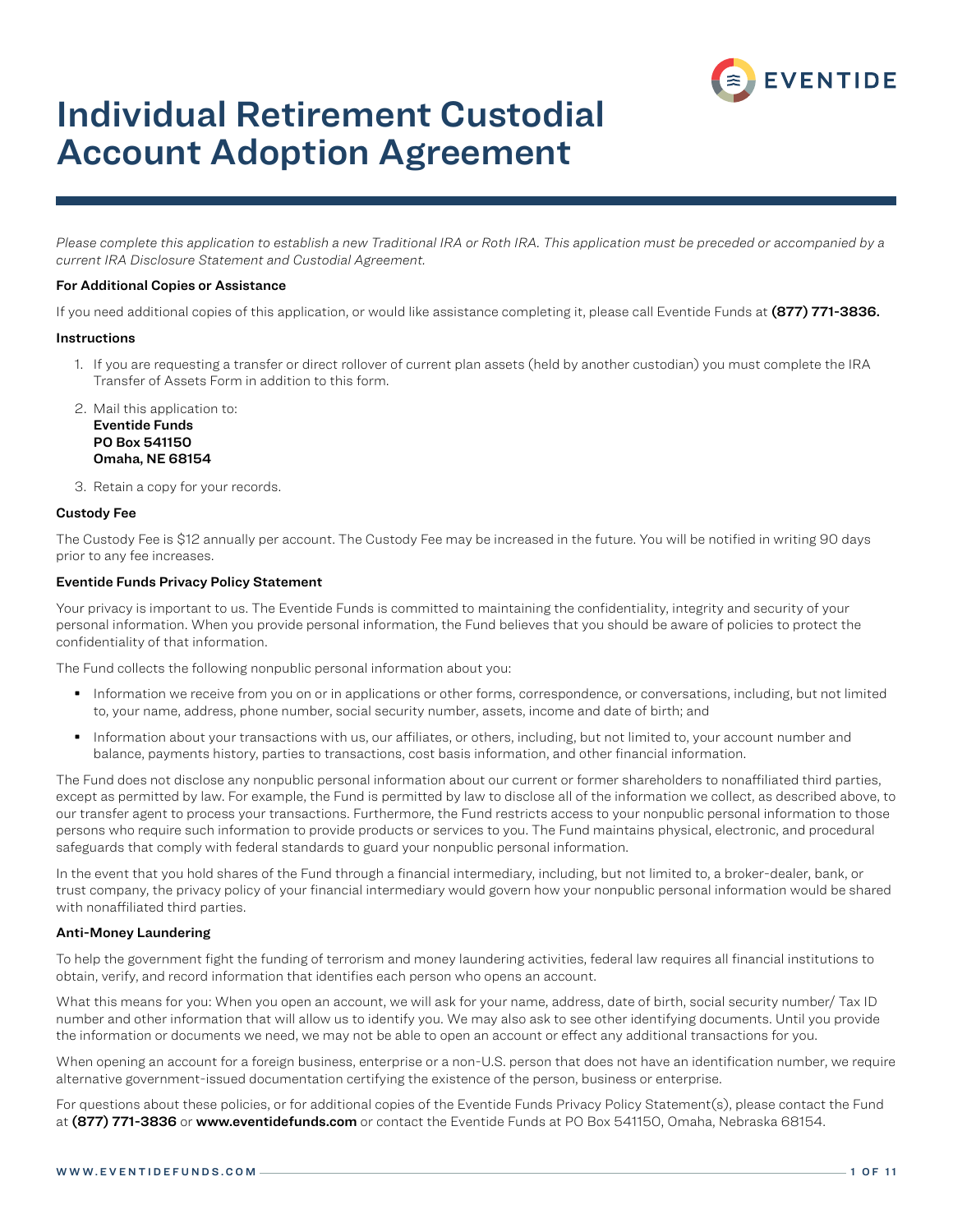#### INDIVIDUAL RETIREMENT CUSTODIAL ACCOUNT ADOPTION AGREEMENT

*I, the person signing this Adoption Agreement (hereinafter called the "Owner"), establish an Individual Retirement Account (IRA), which is either a Traditional IRA or a Roth IRA, as indicated below, (the "Account") with Constellation Trust Company as Custodian ("Custodian"). A Traditional IRA operates under Internal Revenue Code Section 408(a). A Roth IRA operates under Internal Revenue Code Section 408A. I agree to the terms of my Account, which are contained in the applicable provisions of the document entitled Constellation Trust Company Traditional/Roth Individual Retirement Account Custodial Agreement and this Adoption Agreement. I certify the accuracy of the information in this Adoption Agreement. My Account will be effective upon acceptance by Custodian.*

## 1. IRA Account ownership

| Owner's Name (First, Middle, Last) |       | Social Security Number |                                                                                                            |  |  |
|------------------------------------|-------|------------------------|------------------------------------------------------------------------------------------------------------|--|--|
| <b>Street Address</b>              |       |                        | Date of Birth (mm/dd/yyyy)                                                                                 |  |  |
| City                               | State | ZIP                    | Daytime Telephone                                                                                          |  |  |
| Email Address                      |       |                        | Evening Telephone                                                                                          |  |  |
|                                    |       |                        | Please send mail to the address below. Please provide your primary legal address above, in addition to any |  |  |
| mailing address<br>(if different). |       |                        |                                                                                                            |  |  |

# 2. Traditional IRA election

If you wish to open a Traditional IRA, provide all applicable information below. The requirements for a valid rollover are complex. See the Traditional IRA Disclosure Statement for additional information and consult your tax advisor for help if needed. Direct Rollovers are described in the Traditional IRA Disclosure Statement.

### A. TRADITIONAL IRA

*(The minimum initial investment in Class A, Class C and Class N shares is \$1,000. The minimum initial investment in Institutional Class shares is \$100,000. Make checks payable to the Eventide Funds).*

#### 1. Annual Contributions

Check enclosed in the amount of \$ \_\_\_\_\_\_\_\_\_\_\_ representing current contribution for tax year 20 \_\_

*This contribution does not exceed the maximum permitted amount for the year of contribution as described in the Traditional IRA Disclosure Statement. If no tax year is indicated, contribution will automatically apply to current year.*

#### 2. Transfer

 Transfer of existing Traditional IRA directly from current Custodian or Trustee. Complete the IRA Transfer of Assets Form.

*If this transfer includes any nondeductible contributions to the transferring account, indicate the amount of nondeductible contributions included in this transfer: \$ .*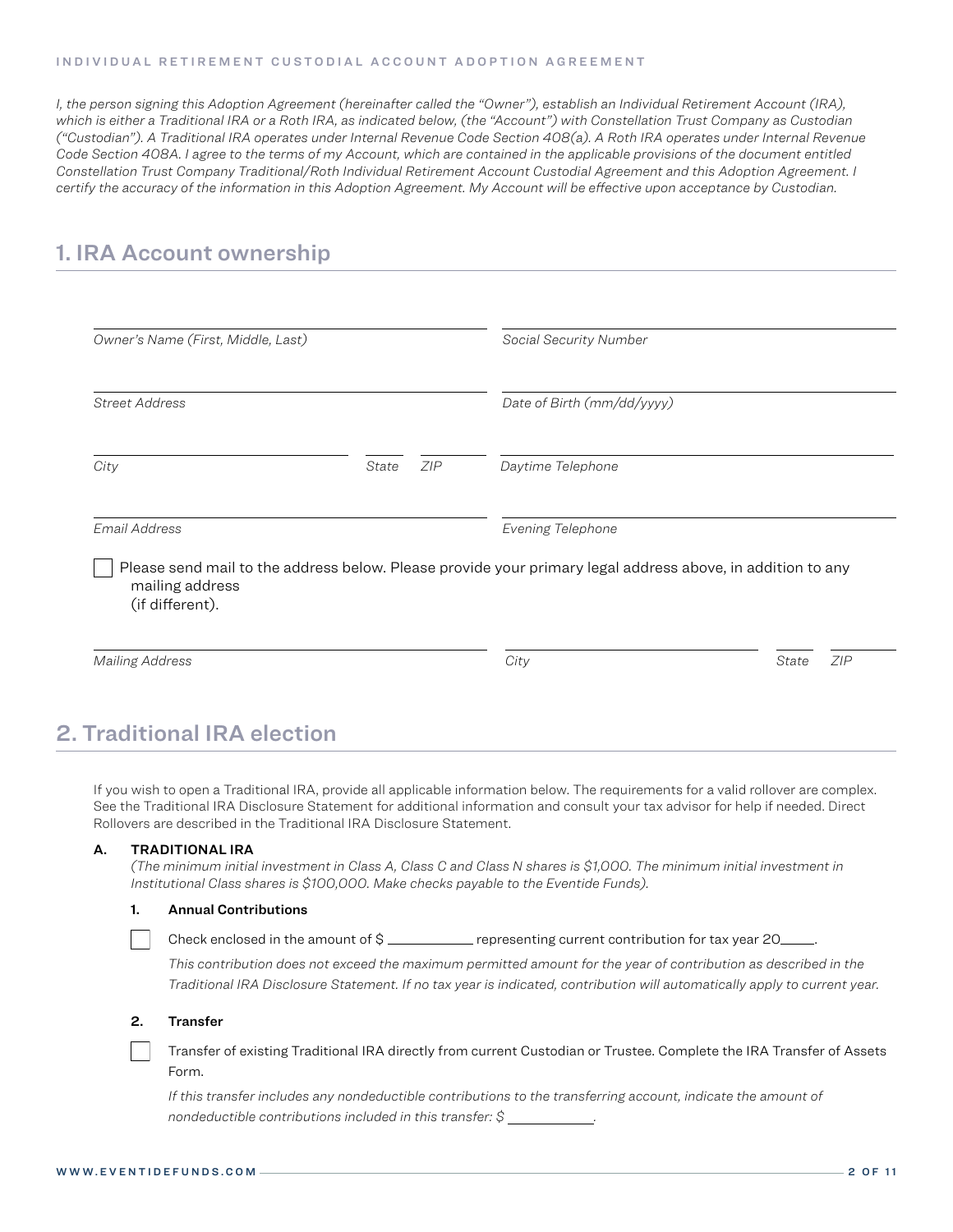### 3. Rollover

 Rollover of a withdrawal from another Traditional IRA or of an eligible rollover distribution from an employer qualified plan, 403(b) arrangement or eligible 457 plan. Check enclosed in the amount of \$ *..*

*If this rollover contribution constitutes all or part of either a withdrawal from another Traditional IRA or an eligible rollover distribution from an employer qualified plan or 403(b) arrangement, and if it includes any after-tax (or nondeductible) contributions to such other Traditional IRA or employer qualified plan or 403(b) arrangement, indicate the amount of after-tax contributions included in this rollover contribution: \$ ..*

### 4. Direct Rollover

 Direct rollover of an eligible rollover distribution from an employer qualified plan, 403(b) arrangement or eligible 457 plan.

*If this is a direct rollover contribution from an employer qualified plan or 403(b) arrangement, and if it includes any after-tax (or nondeductible) contributions to such employer qualified plan or 403(b) arrangement, indicate the amount of after-tax contribution included in this direct rollover: \$ ..*

#### 5. Recharacterization of an existing IRA

 If Constellation Trust Company is the current Custodian, please provide current Roth IRA Account Number: *.* Indicate amount recharacterized, if less than entire account balance: \$ . *(If no amount is inserted here, we will recharacterize the entire account balance.)* If current Roth IRA is with another custodian or trustee, please complete the IRA Transfer of Assets Form.

#### 6. SEP Provision

 Owner intends to use this Account in connection with a SEP Plan or grandfathered SARSEP Plan established by the Owner's employer.

### 3. Roth IRA Election

If you wish to open a Roth IRA, provide all applicable information below.

**Tax Withholding Election for Conversion.** Under IRS rules, a conversion of a Traditional IRA to a Roth IRA is treated for income tax purposes as a distribution of taxable amounts in the Traditional IRA. IRS rules also require the custodian to withhold 10% of the conversion amount for federal income taxes unless no withholding has been elected. See IRS Publication 505, Tax Withholding and Estimated Tax for more information. State tax withholding may also apply if federal income tax is withheld.

#### A. ROTH IRA

*(The minimum initial investment in Class A, Class C and Class N shares is \$1,000. The minimum initial investment in Institutional Class shares is \$100,000. Make checks payable to the Eventide Funds).*

### 1. Annual Contributions

| Check enclosed in the amount of \$<br>representing current contribution for tax year 20_____. |  |
|-----------------------------------------------------------------------------------------------|--|
|-----------------------------------------------------------------------------------------------|--|

*This contribution does not exceed the maximum permitted amount for the year of contribution as described in the* 

*Roth IRA Disclosure Statement. If no tax year is indicated, contribution will automatically apply to current year.*

#### 2. Conversion

| Conversion of existing Traditional IRA with Constellation Trust Company Account No: $\perp$ | to a |
|---------------------------------------------------------------------------------------------|------|
| Roth IRA with Constellation Trust Company.                                                  |      |
|                                                                                             |      |

Amount to convert:  $\Box$  All  $\Box$  Part (please specify): \$  $\Box$  or  $\Box$  %.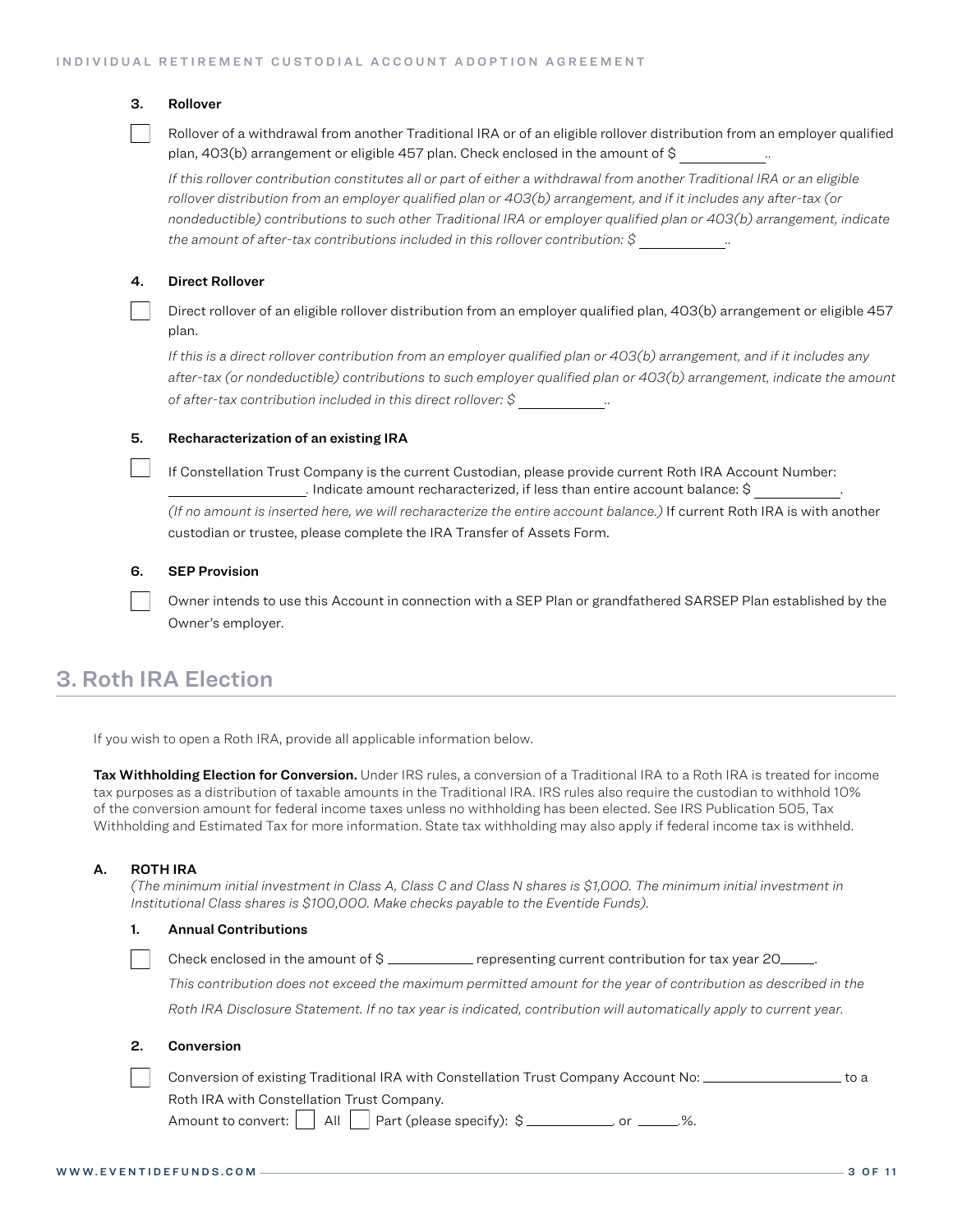#### INDIVIDUAL RETIREMENT CUSTODIAL ACCOUNT ADOPTION AGREEMENT

|    | Caution: Withholding income taxes from the amount converted (instead of paying applicable income taxes from               |  |  |  |
|----|---------------------------------------------------------------------------------------------------------------------------|--|--|--|
|    | another source) may adversely impact the expected financial benefits of converting from a Traditional to a Roth IRA       |  |  |  |
|    | (consult your financial adviser if you have a question). Because of this impact, by electing to convert a Traditional IRA |  |  |  |
|    | to a Roth IRA, you are deemed to elect no withholding unless you specify otherwise herein.                                |  |  |  |
|    | No income tax withholding<br>Withhold 10% for income tax<br>Withhold<br>.% for income tax                                 |  |  |  |
| З. | <b>Conversion of Existing Traditional IRA</b>                                                                             |  |  |  |
|    | Rollover or Transfer from existing Traditional IRA with another custodian or trustee to a Roth IRA with Constellation     |  |  |  |
|    | Trust Company.                                                                                                            |  |  |  |
| 4. | <b>Rollover or Transfer of Existing Roth IRA</b>                                                                          |  |  |  |
|    | Rollover or Transfer from existing Roth IRA with another custodian or trustee to a Roth IRA with Constellation Trust      |  |  |  |
|    | Company. Date existing Roth IRA was originally opened:                                                                    |  |  |  |
|    | Please complete the IRA Transfer of Assets Form if either 3 or 4 is checked and the transaction is a transfer (as         |  |  |  |
|    | opposed to a rollover).                                                                                                   |  |  |  |

# 4. Investment Selection

*The minimum initial investment in Class A, Class C and Class N shares is \$1,000. The minimum initial investment in Institutional Class shares is \$100,000.*

*Make checks payable to the* Eventide Funds. *Invest the transferred amount according to the following instruction:*

| Eventide Core Bond Fund                     |               | Class C   Class N  <br>Class $A$<br>Institutional Class    |
|---------------------------------------------|---------------|------------------------------------------------------------|
| Eventide Dividend Opportunities Fund        |               | Class C     Class N<br>Class A<br>Institutional Class      |
| Eventide Exponential Technologies Fund \$   |               | Class A     Class C     Class N    <br>Institutional Class |
| Eventide Gilead Fund                        | $\sin \theta$ | Class A     Class C     Class N    <br>Institutional Class |
| Eventide Healthcare & Life Sciences Fund \$ |               | Class C     Class N     Institutional Class<br>  Class A   |
| Eventide Limited-Term Bond Fund             |               | Class C     Class N  <br>Class A<br>Institutional Class    |
| Eventide Multi-Asset Income Fund            |               | Class C     Class N  <br>Class A<br>Institutional Class    |
| Total                                       |               |                                                            |

I acknowledge that I have sole responsibility for my investment choices and that I have received a current prospectus for each Fund and class I select. Please read the prospectus of the Funds selected before investing. Third Party checks are not accepted.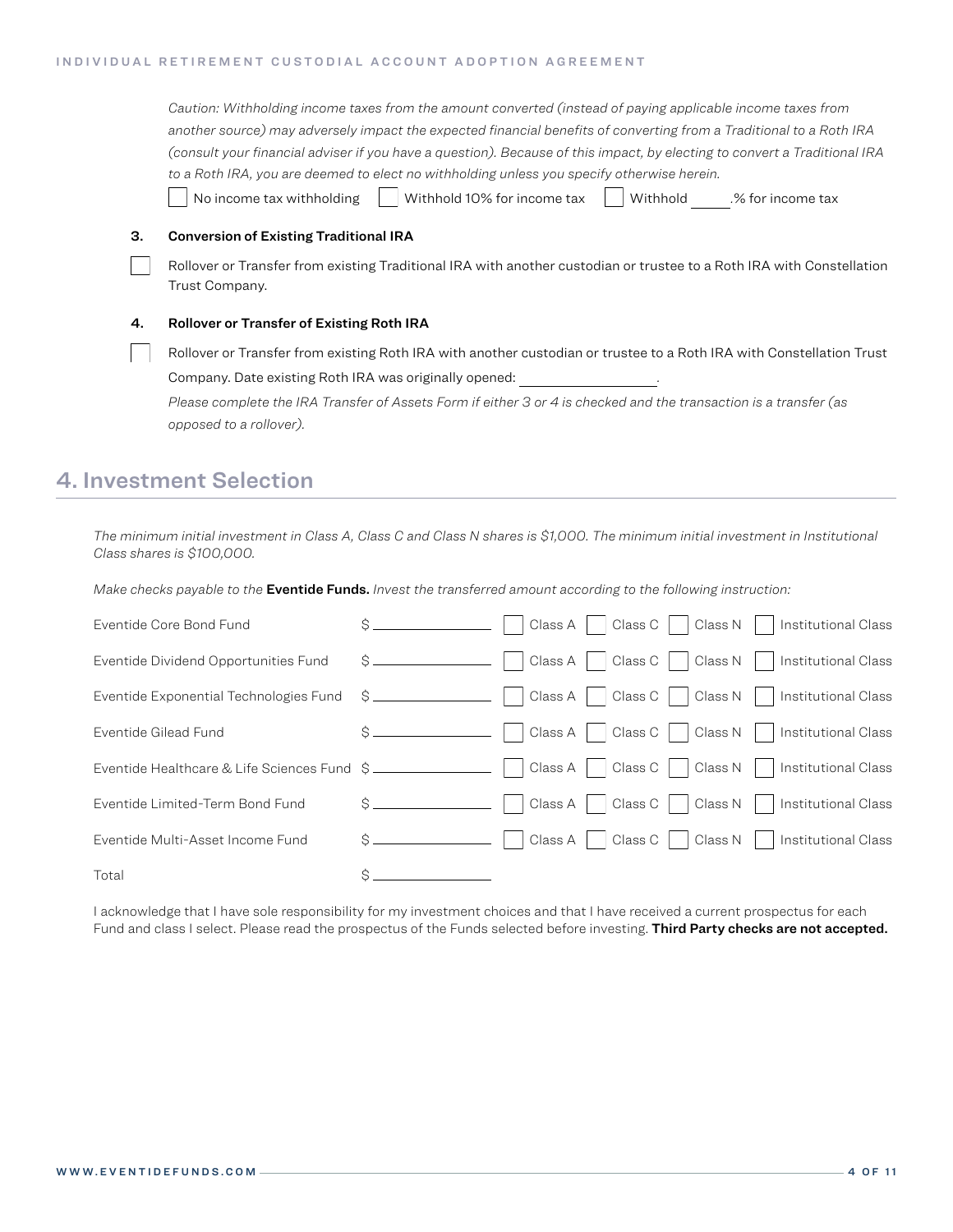### 5. Reduced Sales Charge

*Complete this section if you qualify for a reduced sales charge. See Prospectus for Terms & Conditions.*

#### Letter of Intent

You can reduce the sales charge you pay on Class A shares by investing a certain amount over a 13-month period. Please indicate the total amount you intend to invest over the next 13- months.

| \$50,000<br>  \$500,000<br> \$250,000<br>\$1,000,000 or more<br>  \$100,000 |
|-----------------------------------------------------------------------------|
|-----------------------------------------------------------------------------|

### Rights of Accumulation

If you already own Class A shares of the Eventide Funds, you may already be eligible for a reduced sales charge on Class A share purchases. Please provide the account number(s) below to qualify (if eligible).

*Account Number Account Number*

 Net Asset Value (NAV). I have read the prospectus and qualify for a complete waiver of the sales charge on Class A shares. Registered representatives may complete the Dealer Information section as proof of eligibility.

Reason for Waiver:

# 6. AUTOMATIC INVESTMENT PLAN (AIP)

*AIP allows you to add regularly to the Fund by authorizing us to deduct money directly from your checking account every month.*  Your bank must be a member of the Automated Clearing House (ACH). **Attach a voided check.** 

| Please transfer \$             | (\$100 minimum) from my bank account: |                                                                                                                                 |
|--------------------------------|---------------------------------------|---------------------------------------------------------------------------------------------------------------------------------|
| Monthly<br>Quarterly<br>on the | day of the month                      | Beginning:                                                                                                                      |
| the next business day.         |                                       | Important Note: If the AIP date falls on a holiday or weekend the deduction from your checking or savings account will occur on |
| Name on Bank Account           | Account Number                        |                                                                                                                                 |
| <b>Bank Name</b>               | Bank Routing/ABA Number               |                                                                                                                                 |

*Signature of Bank Account Holder Signature of Joint Owner*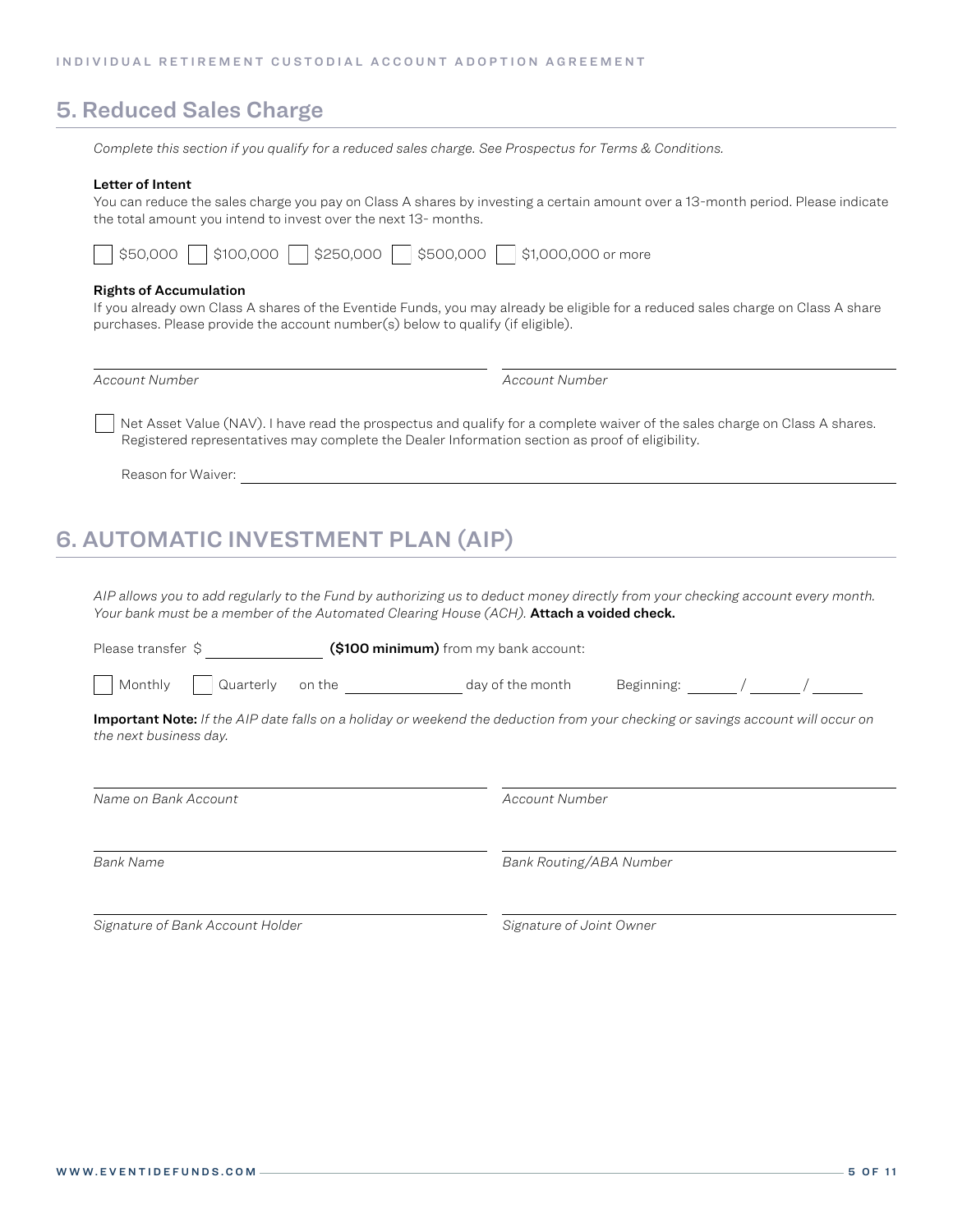# 7. Beneficiary(ies)

As Owner, I hereby make the following designation of beneficiary in accordance with the Constellation Trust Company Traditional Individual Retirement Custodial Account or Roth Individual Retirement Custodial Account:

In the event of my death, pay any interest I may have under my Account to the following Primary Beneficiary or Beneficiaries who survive me. Make payment in the proportions specified below (or in equal proportions if no different proportions are specified). If any Primary Beneficiary predeceases me, his share is to be divided among the Primary Beneficiaries who survive me in the relative proportions assigned to each such surviving Primary Beneficiary. If none of the Primary Beneficiaries survives me, pay any interest I may have under my Account to the following Alternate Beneficiary or Beneficiaries who survive me. Make payment in the proportions specified below (or in equal proportions if no different proportions are specified). If any Alternate Beneficiary predeceases me, his share is to be divided among the Alternate Beneficiaries who survive me in the relative proportions assigned to each such surviving Alternate Beneficiary. Proportions for Beneficiaries must total 100%.

### PRIMARY BENEFICIARIES

| Primary Beneficiary Name (First, Middle, Last)   |                            | Share %            |  |
|--------------------------------------------------|----------------------------|--------------------|--|
| Relationship                                     | Date of Birth (mm/dd/yyyy) | Taxpayer ID Number |  |
| Primary Beneficiary Name (First, Middle, Last)   |                            | Share %            |  |
| Date of Birth (mm/dd/yyyy)<br>Relationship       |                            | Taxpayer ID Number |  |
| Primary Beneficiary Name (First, Middle, Last)   |                            | Share %            |  |
| Relationship<br>Date of Birth (mm/dd/yyyy)       |                            | Taxpayer ID Number |  |
| <b>ALTERNATE BENEFICIARIES</b>                   |                            |                    |  |
| Alternate Beneficiary Name (First, Middle, Last) |                            | Share %            |  |
| Relationship                                     | Date of Birth (mm/dd/yyyy) | Taxpayer ID Number |  |
| Alternate Beneficiary Name (First, Middle, Last) |                            | Share %            |  |
| Date of Birth (mm/dd/yyyy)<br>Relationship       |                            | Taxpayer ID Number |  |
| Alternate Beneficiary Name (First, Middle, Last) |                            | Share %            |  |
| Relationship                                     | Date of Birth (mm/dd/yyyy) | Taxpayer ID Number |  |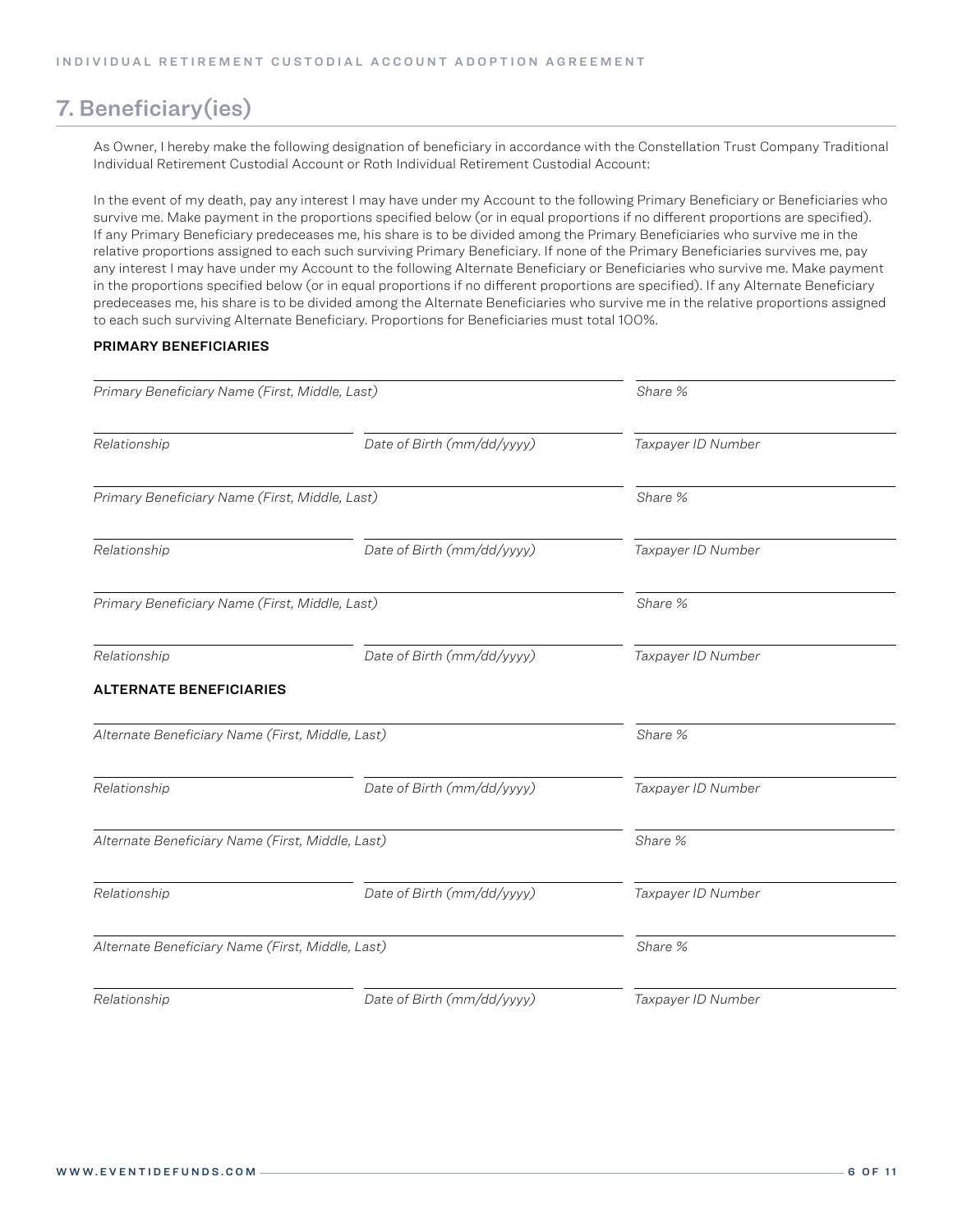*This Designation of Beneficiary may have important tax or estate planning effects. If you cannot accomplish your estate planning objectives by using this Section to designate your beneficiary(ies) (for example, if you wish to provide that the surviving children of a beneficiary who predeceases you should take that beneficiary's share by right of representation), you may submit another form of written beneficiary designation to the Custodian.*

Any amount remaining in the Account that is not disposed of by a proper Designation of Beneficiary will be distributed to your estate (unless otherwise required by the laws of your state of residence). You may change the beneficiary(ies) named above at anytime by filing a new Designation of Beneficiary with the Custodian. Any subsequent Designation filed with the Custodian will revoke all prior Designations, even if the subsequent designation does not dispose of your entire Account.

### SPOUSAL CONSENT\*

I am the spouse of the above-named Owner. I acknowledge that I have received a full and reasonable disclosure of my spouse's property and financial obligations. Due to any possible consequences of giving up my community or marital property interest in this IRA, I have been advised to see a tax professional or legal advisor. I hereby consent to the beneficiary designation(s) indicated above. I assume full responsibility for any adverse consequence that may result. No tax or legal advice was given to me by the Custodian, Eventide Funds or the Sponsor.

*Signature of Spouse Date (mm/dd/yyyy)*

*Signature of Witness Date (mm/dd/yyyy)*

*\* This section should be reviewed if the Owner is married and designates a beneficiary other than the spouse. It is the Owner's responsibility to determine if this section applies. The Owner may need to consult with legal counsel. Neither the Custodian, Eventide Funds nor the Sponsor are liable for any consequences resulting from a failure of the Owner to provide proper spousal consent.*

### 8. Information Delivery

To obtain your Fund account statements, confirms and regulatory mailings online instead of in paper form, please provide us with your email address. After your account is opened, we will send you an e-mail with the instructions on how to sign up for electronic information delivery.

Email Address: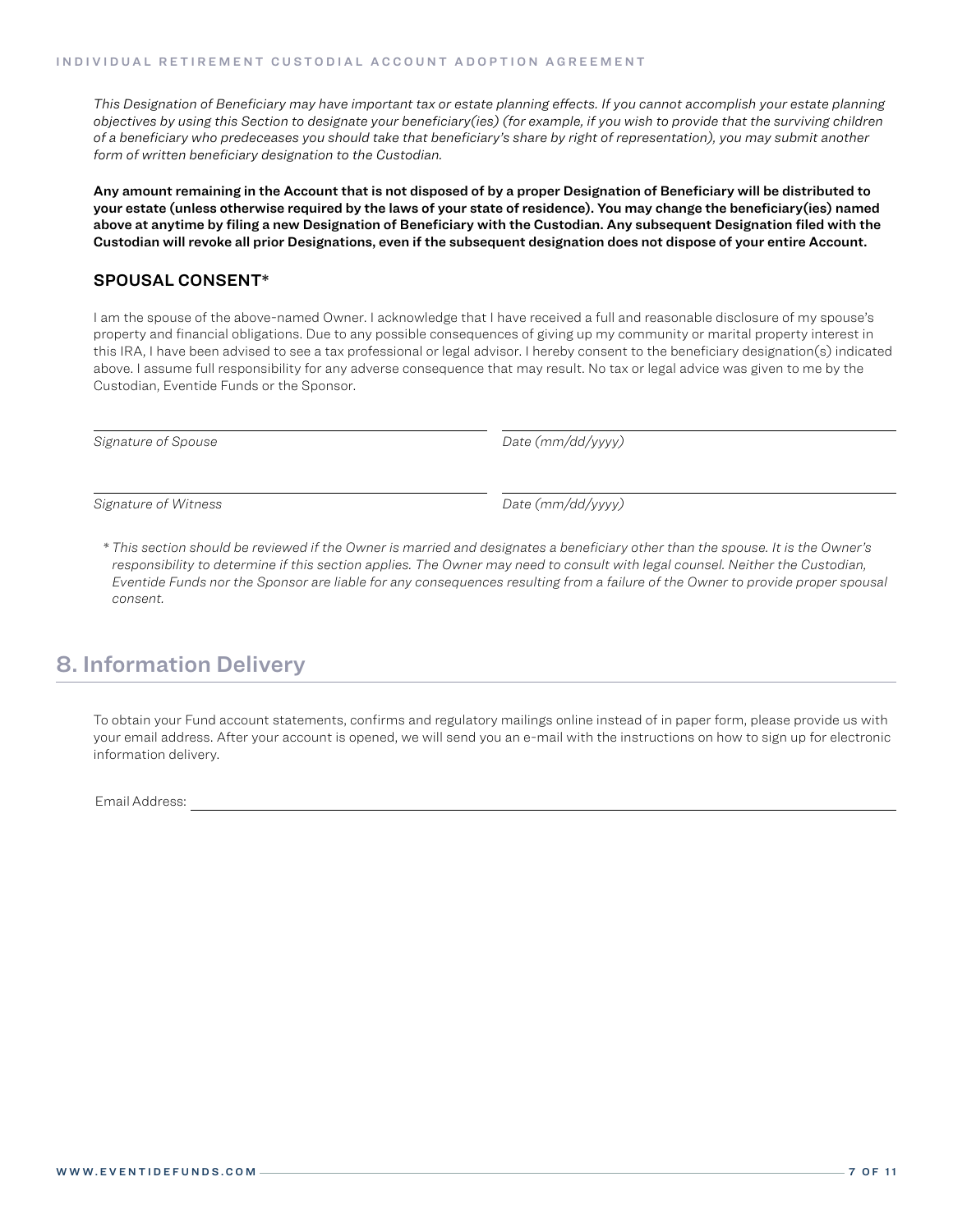### 9. Dealer/Registered Investment Advisor Information

*If opening your account through a Broker/Dealer or Registered Investment Advisor, please have them complete this section.*

| Dealer Name               |       |     | Representative's Last Name             | Representative's First Name |
|---------------------------|-------|-----|----------------------------------------|-----------------------------|
| <b>Dealer Head Office</b> |       |     | Representative's Branch Office         |                             |
| Address                   |       |     | Address                                |                             |
| City                      | State | ZIP | City                                   | State<br>ZIP                |
| Telephone Number          |       |     | Rep Telephone Number                   | Rep ID Number               |
| Email Address             |       |     | Rep Email Address                      |                             |
|                           |       |     | Branch ID Number                       |                             |
|                           |       |     | Branch Telephone Number (if different) |                             |

### 10. State Escheatment Laws

Escheatment laws adopted by various states require that personal property that is deemed to be abandoned or ownerless, including mutual fund shares and bank deposits, be transferred to the state. Under such laws, ownership of your Fund shares may be transferred to the appropriate state if no activity occurs in your account within the time period specified by applicable state law. The Fund retains a search service to track down missing shareholders and will escheat an account only after several attempts to locate the shareholder have failed. To avoid this from happening to your account, please keep track of your account and promptly inform the Fund of any change in your address.

# 11. Signature(s) & Certification

By signing below, under penalties of perjury, I certify that: 1) The number shown on this form is my correct taxpayer identification number, and 2) I am not subject to back up withholding because; (a) I am exempt from backup withholding, or (b) I have not been notified by the Internal Revenue Service (IRS) that I am subject to backup withholding as a result of failure to report all interest or dividends, or (c) the IRS has notified me that I am no longer subject to backup withholding, 3) I am a U.S. person (including a U.S. resident alien), and 4) I am exempt from FATCA reporting. I further acknowledge that I have the sole responsibility for my investment choices and that I have received and read a current prospectus for the Eventide Funds. I release the Fund and their agents and representatives from all liability and agree to indemnify them from any and all losses, damages or costs for acting in good faith in accordance with instructions, including telephone instructions, believed to be genuine. I certify that I have the authority to establish this account and the information provided herein is accurate and complete. I agree to notify the Eventide Funds promptly in writing if any information contained in this application changes.

If I have indicated a Traditional IRA Rollover or Direct Rollover above, I certify that, if the distribution is from another Traditional IRA, that I have not made another rollover within the one-year period immediately preceding this rollover; that such distribution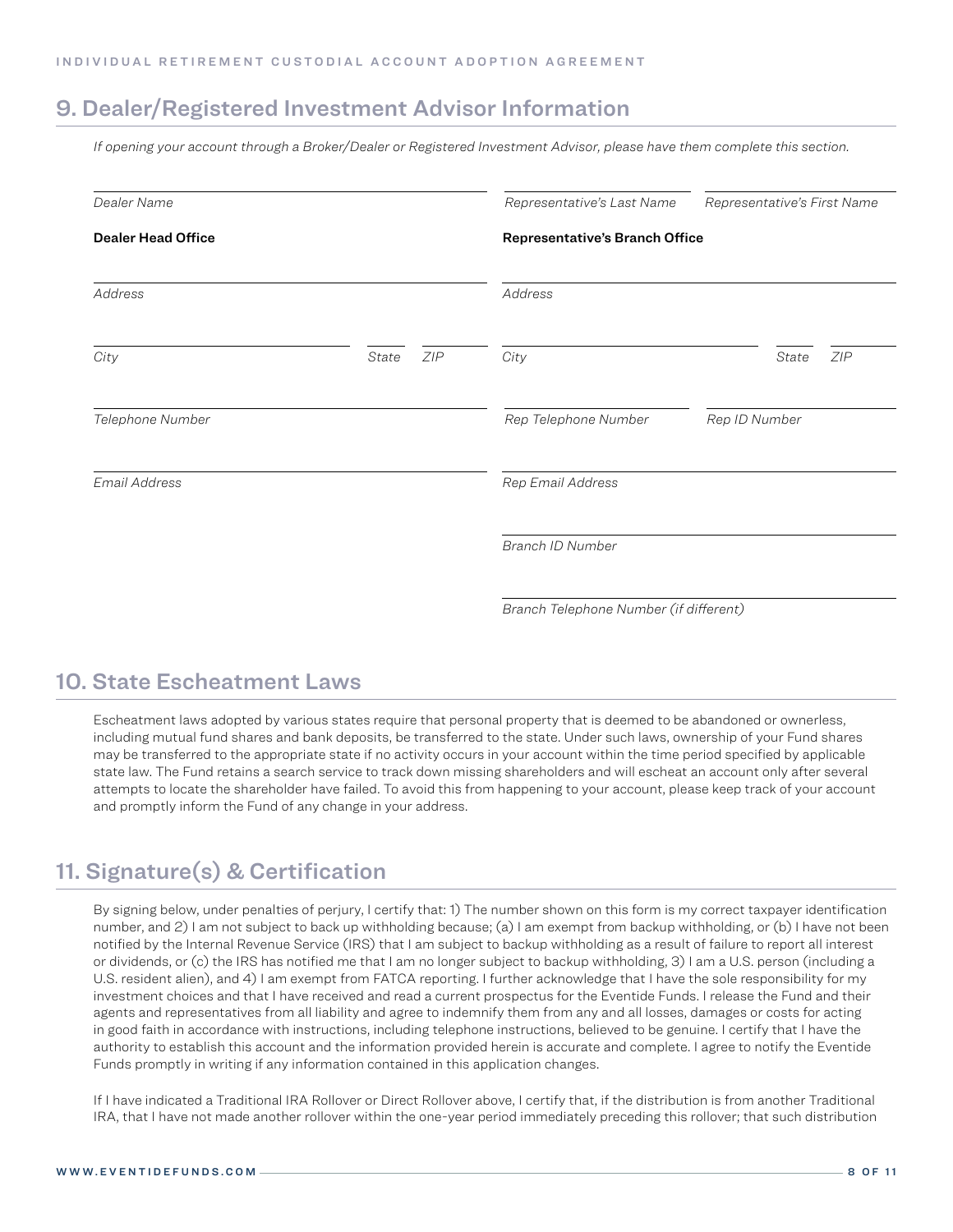was received within 60 days of making the rollover to this Account; and that no portion of the amount rolled over is a required minimum distribution under the required distribution rules or a hardship distribution from an employer qualified plan or 403(b) arrangement or eligible 457 plan.

If I have indicated a Conversion, Transfer or a Rollover of an existing Traditional IRA to a Roth IRA, I acknowledge that the amount converted will be treated as taxable income (except for any prior nondeductible contributions) for federal income tax purposes, and certify that no portion of the amount converted, transferred or rolled over is a required minimum distribution under applicable rules. If I have elected to convert an existing Traditional IRA with Constellation Trust Company as custodian to a Roth IRA and have elected no withholding, I understand that I may be required to pay estimated tax and that insufficient payments of estimated tax may result in penalties.

If I have indicated a rollover from another Roth IRA, I certify that the information given herein is correct and acknowledge that adverse tax consequences or penalties could result from giving incorrect information. I certify that any rollover contribution to the Roth IRA was completed within 60 days after the amount was withdrawn from the other IRA.

I have received and read the applicable sections of the IRA Disclosure Statements relating to this Account, the Custodial Agreement, and this Adoption Agreement. I understand that my Account will be charged an annual Custody Fee as set forth on the first page of this Adoption Agreement. I understand that I have the right to revoke this Individual Retirement Account within seven (7) days of receiving the IRA Disclosure Statements by notifying the Eventide Funds in writing.

I acknowledge that it is my sole responsibility to report all contributions to or withdrawals from the Account correctly on my tax returns, and to keep necessary records of all my IRAs (including any that may be held by another custodian or trustee) for tax purposes. All forms must be acceptable to the Custodian and dated and signed by me.

If Fund shares are being purchased on behalf of an Investment Company (as that term is defined under the Investment Company Act of 1940), I hereby certify that said Investment Company will limit it's ownership to 3% or less of the Funds outstanding shares.

The Internal Revenue Service does not require your consent to any provision of this document other than the certification required to avoid backup withholding.

*Signature of owner Date (mm/dd/yyyy)*

# 12. Custodian Acceptance

Constellation Trust Company will accept appointment as Custodian of the Owner's Account. However, this Agreement is not binding upon the Custodian until the Owner has received a statement confirming the initial transaction for the Account. Receipt by the Owner of a confirmation of the purchase of the Fund shares indicated above will serve as notification of Constellation Trust Company's acceptance of appointment as Custodian of the Owner's Account.

### TO CONTACT US:

By Telephone *Toll-free (877) 771-3836* In Writing *Eventide Funds PO Box 541150 Omaha, NE 68154 or Via Overnight Delivery 4221 N. 203rd Street, Suite 100 Elkhorn, NE 68022*

Internet WWW.EVENTIDEFUNDS.COM

*Distributed by Northern Lights Distributors, LLC*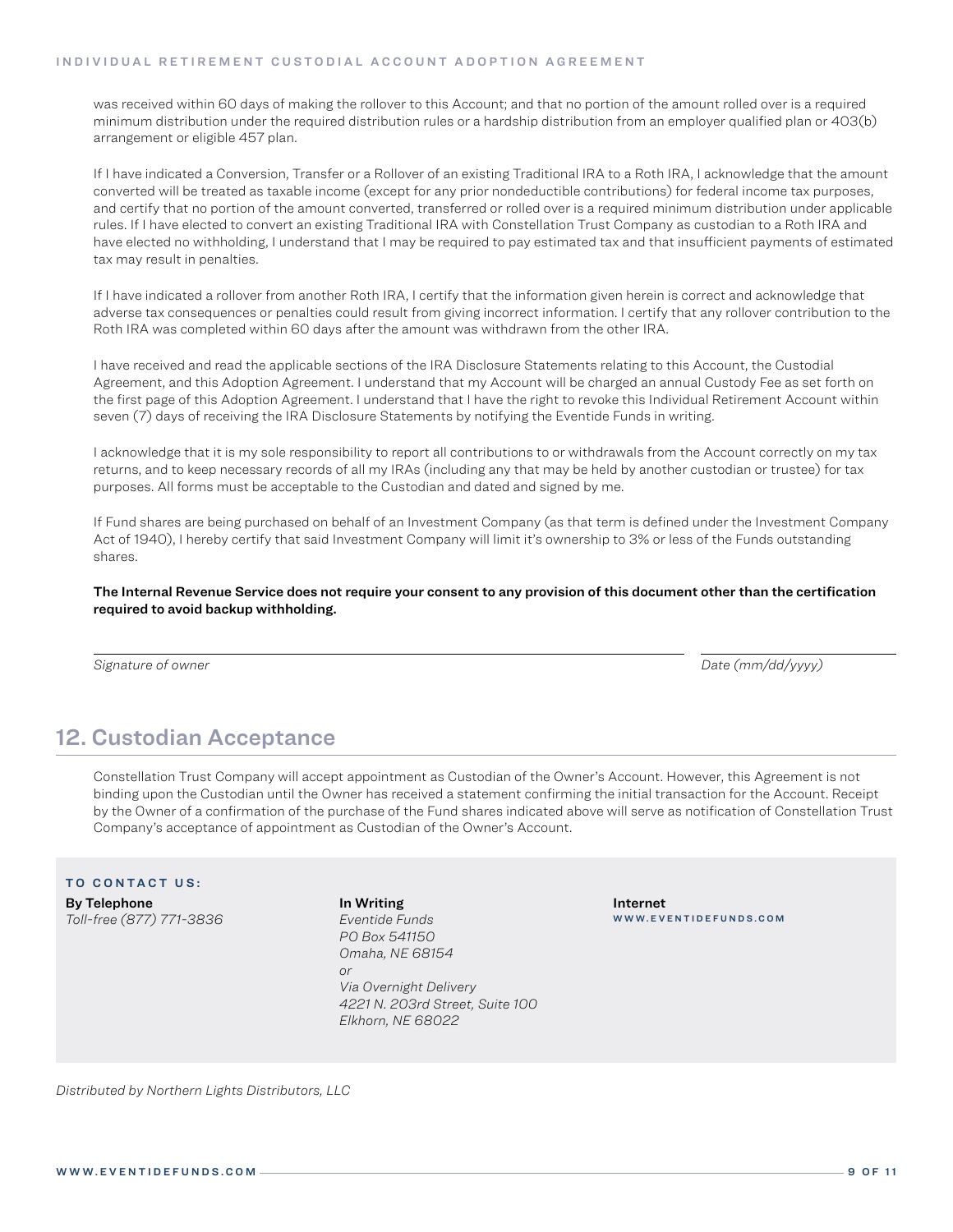# Privacy Notice

### MUTUAL FUND SERIES TRUST REVISED JUNE 2011

| <b>FACTS</b> | WHAT DOES MUTUAL FUND SERIES TRUST DO WITH YOUR PERSONAL INFORMATION?                                                                                                                                                                                                                                                     |
|--------------|---------------------------------------------------------------------------------------------------------------------------------------------------------------------------------------------------------------------------------------------------------------------------------------------------------------------------|
| Why?         | Financial companies choose how they share your personal information. Federal law gives consumers the right<br>to limit some, but not all sharing. Federal law also requires us to tell you how we collect, share, and protect your<br>personal information. Please read this notice carefully to understand what we do.   |
| What?        | The types of personal information we collect and share depends on the product or service that you have with us.<br>This information can include:                                                                                                                                                                          |
|              | Social Security number and wire transfer instructions<br>account transactions and transaction history<br>investment experience and purchase history<br>When you are no longer our customer, we continue to share your information as described in this notice.                                                            |
| How?         | All financial companies need to share customers' personal information to run their everyday business. In the<br>section below, we list the reasons financial companies can share their customers' personal information; the<br>reasons Mutual Fund Series Trust chooses to share; and whether you can limit this sharing. |

| Reasons we can share your personal<br>information:                                                                                                                                                 | Does Mutual Fund Series Trust share<br>information? | Can you limit this sharing? |
|----------------------------------------------------------------------------------------------------------------------------------------------------------------------------------------------------|-----------------------------------------------------|-----------------------------|
| For our everyday business purposes -<br>such as to process your transactions,<br>maintain your $account(s)$ , respond to<br>court orders and legal investigations, or<br>report to credit bureaus. | <b>YES</b>                                          | <b>NO</b>                   |
| For our marketing purposes - to offer<br>our products and services to you.                                                                                                                         | <b>NO</b>                                           | We don't share              |
| For joint marketing with other financial<br>companies.                                                                                                                                             | <b>NO</b>                                           | We don't share              |
| For our affiliates' everyday business<br><b>purposes</b> - information about your<br>transactions and records.                                                                                     | <b>NO</b>                                           | We don't share              |
| For our affiliates' everyday business<br><b>purposes</b> - information about your<br>credit worthiness.                                                                                            | <b>NO</b>                                           | We don't share              |
| For our affiliates to market to you                                                                                                                                                                | <b>NO</b>                                           | We don't share              |
| For non-affiliates to market to you                                                                                                                                                                | <b>NO</b>                                           | We don't share              |